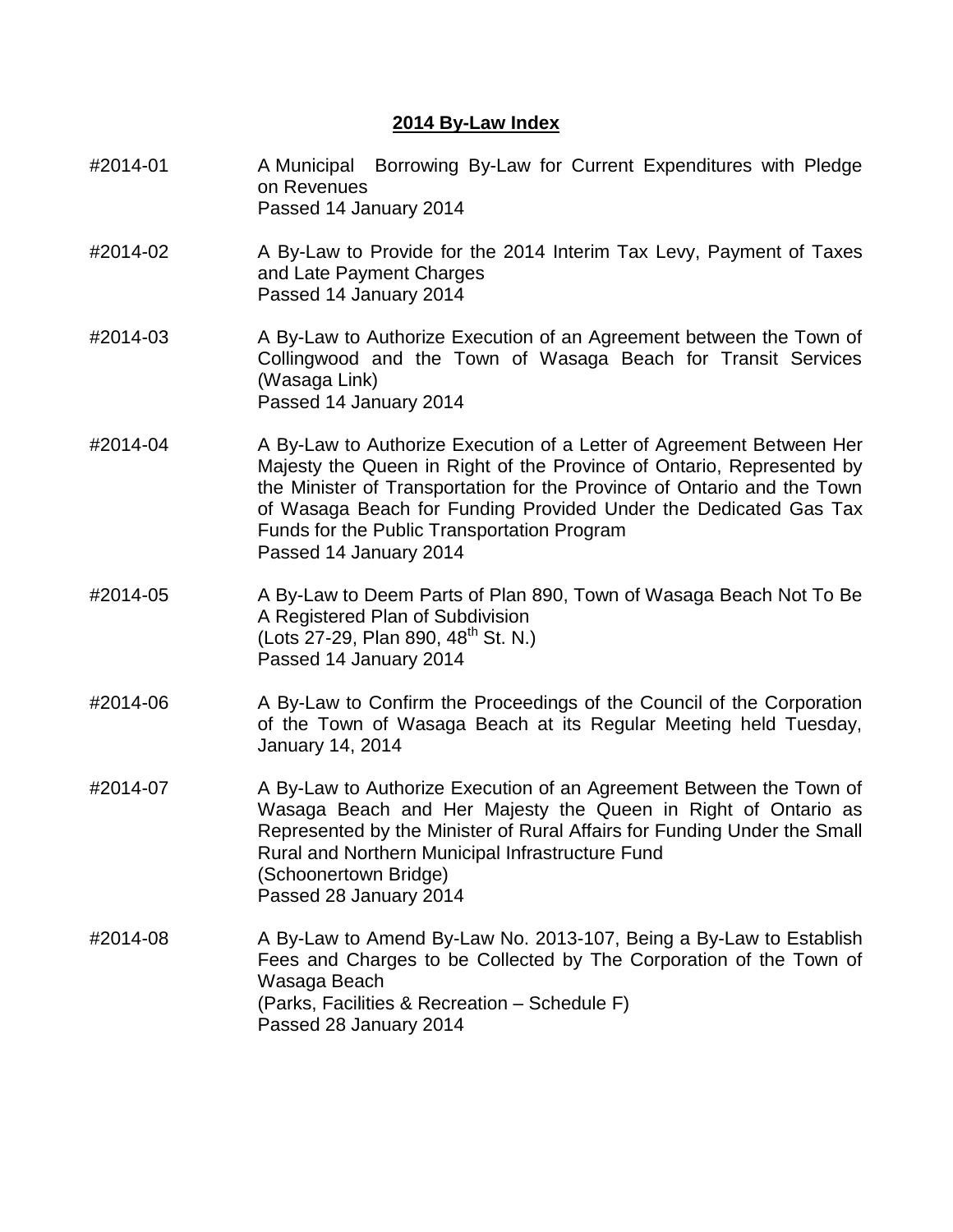| By-Law Index | Page 2                                                                                                                                                                                                    |
|--------------|-----------------------------------------------------------------------------------------------------------------------------------------------------------------------------------------------------------|
| #2014-09     | A By-Law to Exempt Block 4, Registered Plan 51M-1021 in the Town of<br>Wasaga Beach, County of Simcoe from Part Lot Control<br>(J. Donato Construction, $44^{\text{th}}$ St N.)<br>Passed 28 January 2014 |
| #2014-10     | A By-Law to Deem Part of Registered Plan 1061 Town of Wasaga Beach<br>Not To Be A Registered Plan of Subdivision<br>(Lot 16, Plan 1061, Queensdale Ave.)<br>Passed 28 January 2014                        |
| #2014-11     | A By-Law to Confirm the Proceedings of the Council of the Corporation<br>of the Town of Wasaga Beach at its Regular Meeting held Tuesday,<br>January 28, 2014                                             |
| #2014-12     | A By-Law to Authorize Execution of an Easement Agreement Between<br>Shauna Lee Brown and the Town of Wasaga Beach<br>(29 Trillium Court)<br>Passed 28 January 2014                                        |
| #2014-13     | A By-Law to Confirm the Proceedings of the Council of the Corporation<br>of the Town of Wasaga Beach at its Regular Meeting held Tuesday,<br>January 28, 2014                                             |
| #2014-14     | A By-Law to Amend Town of Wasaga Beach Comprehensive Zoning By-<br>Law No. 2003-60, as Amended<br>(Hamount – Part of Blocks 13, 22, 23, Registered Plan 51M-923)<br>Passed 11 February 2014               |
| #2014-15     | A By-Law to Confirm the Proceedings of the Council of the Corporation<br>of the Town of Wasaga Beach at its Regular Meeting held Tuesday,<br>February 11, 2014                                            |
| #2014-16     | A By-Law to Authorize Execution of an Agreement between Derek<br>Vandyk and the Town of Wasaga Beach (steel retaining wall at<br>Schoonertown Bridge)<br>Passed 11 March 2014                             |
| #2014-17     | A By-Law to Amend Town of Wasaga Beach Comprehensive Zoning By-<br>Law No. 2003-60, as Amended (Queensdale Ave)<br>Passed 11 March 2014                                                                   |
| #2014-18     | A By-Law to Deem Parts of Registered Plan 714 Town of Wasaga<br>Beach, Not To Be A Registered Plan of Subdivision (211 Main St)<br>Passed 11 March 2014                                                   |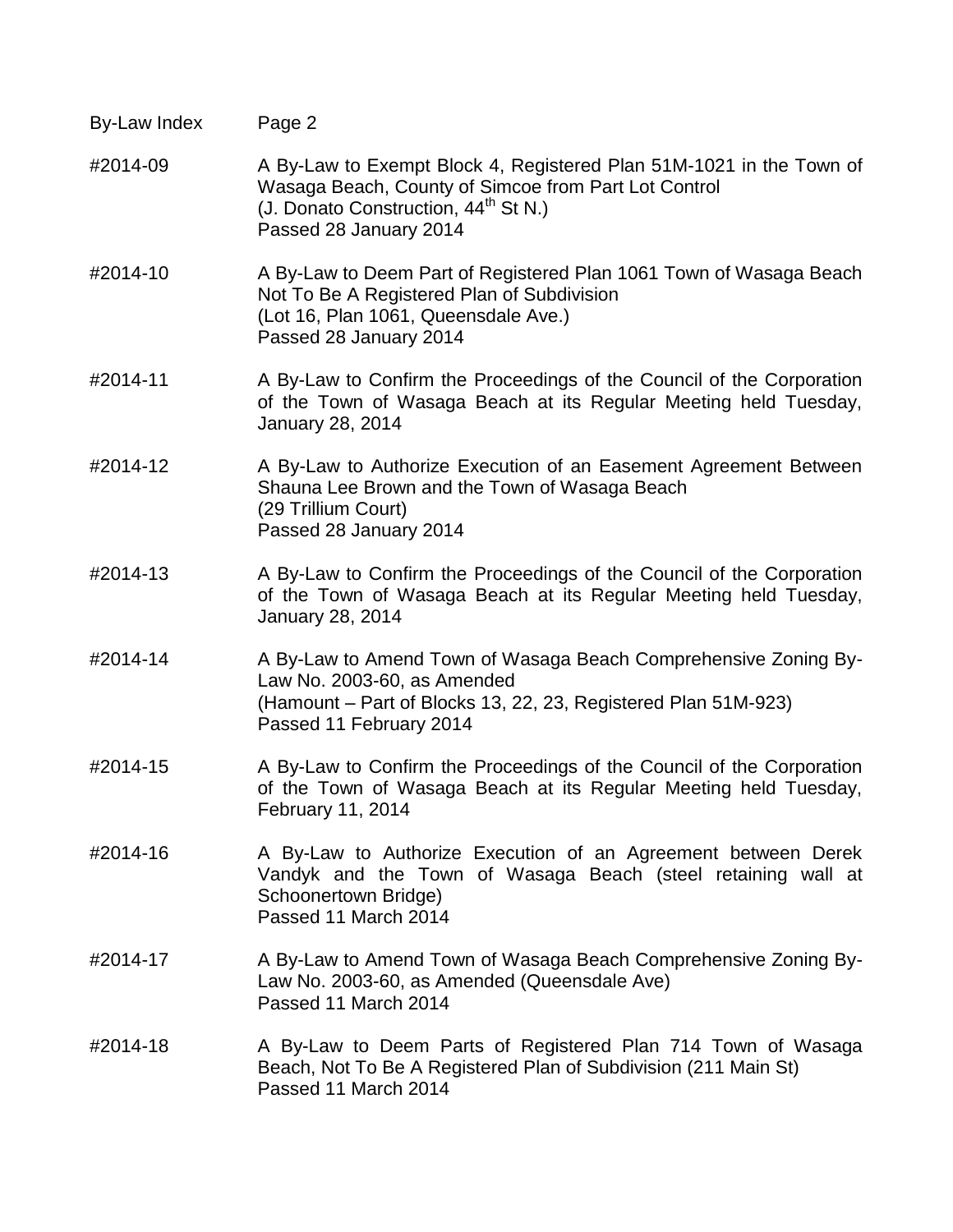| By-Law Index | Page 3 |
|--------------|--------|
|--------------|--------|

- #2014-19 A By-Law to Exempt Lots 14, 15, 16, 17, 18 and 20 Registered Plan 923 in the Town of Wasaga Beach, County of Simcoe, from Part Lot Control (Sandy Coast Crescent) Passed 11 March 2014
- #2014-20 A By-Law to Amend By-Law No. 2010-62 Being a By-Law to Regulate the Town of Wasaga Beach Waste Water Utility Passed 11 March 2014
- #2014-21 A By-Law to Establish a Policy and Procedures Governing the Sale and Other Disposition of Land Passed 11 March 2014
- #2014-22 A By-Law to Confirm the Proceedings of the Council of the Corporation of the Town of Wasaga Beach at its Regular Meeting held Tuesday, March 11, 2014.
- #2014-23 A By-Law to Establish a Notice Requirement Policy Passed 25 March 2014
- #2014-24 A By-Law to Amend Town of Wasaga Beach Comprehensive Zoning By-Law No. 2003-60, as Amended (1535 Mosley Street) Passed 25 March 2014
- #2014-25 A By-Law to Amend Town of Wasaga Beach Comprehensive Zoning By-Law No. 2003-60, As Amended (Accessory Dwelling Units in Residential Dwellings) Passed 25 March 2014
- #2014-26 A By-Law to Confirm the Proceedings of the Council of the Corporation of the Town of Wasaga Beach at its Regular Meeting Held Tuesday, March 25, 2014
- #2014-27 A By-Law to Appoint Municipal By-Law Enforcement Officers for the Town of Wasaga Beach (Rececca Shropshire, Jessica Robitaille, Elizabeth Duni, Kyle McElwain, Lauren Dykstra, Erin Jamieson) Passed 8 April 2014
- #2014-28 A By-Law to Appoint Municipal Law Enforcement Officers and Property Standards Officers for the Town of Wasaga Beach (Jason Bracey) Passed 8 April 2014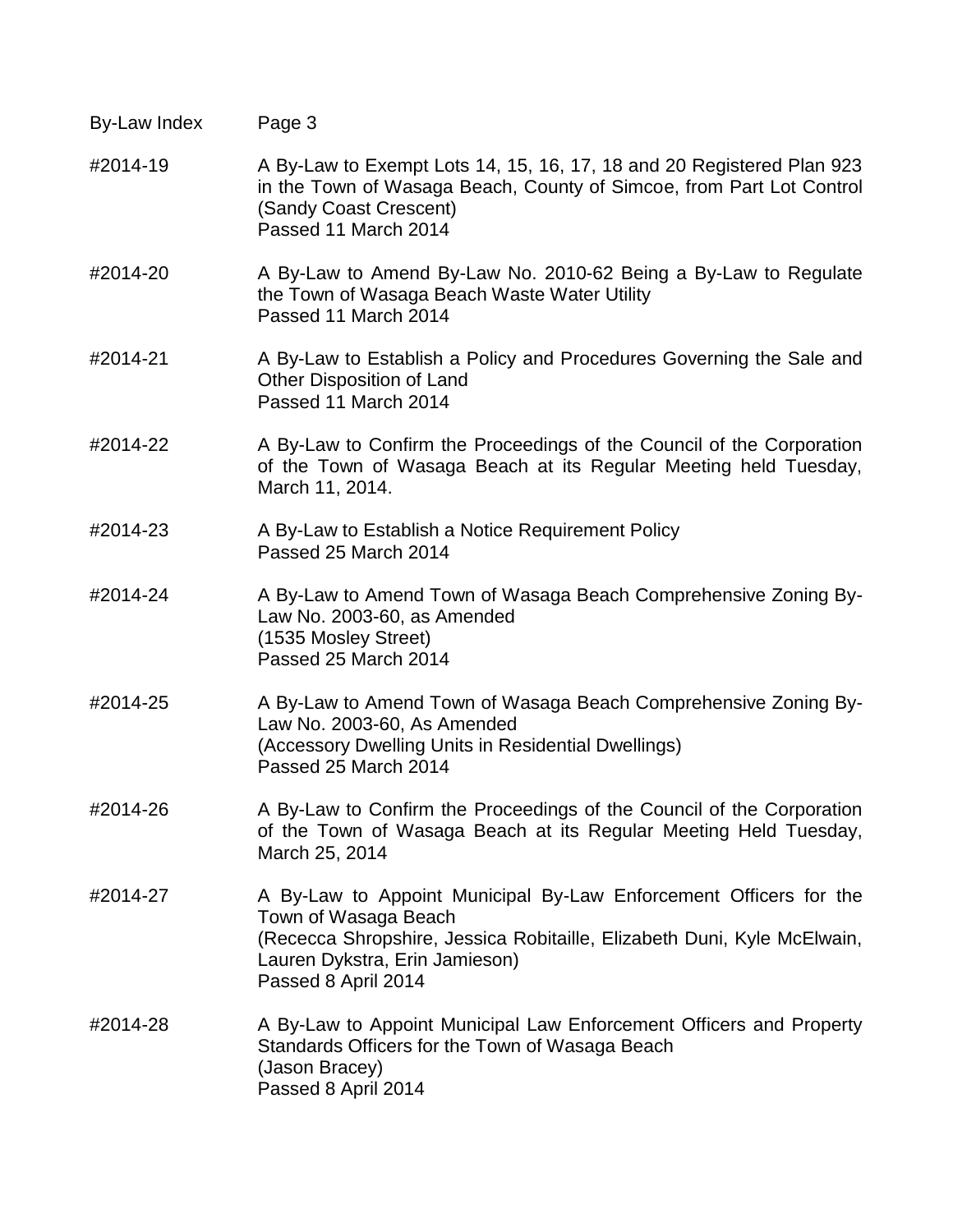| By-Law Index | Page 4                                                                                                                                                                                                          |
|--------------|-----------------------------------------------------------------------------------------------------------------------------------------------------------------------------------------------------------------|
| #2014-29     | A By-Law to Amend By-Law No. 96-10, Being a By-Law to Regulate<br>Signs and Other Advertising Devices and the Posting of Notices within<br>the Town of Wasaga Beach<br>(Banner Signs)<br>Passed 8 April 2014    |
| #2014-30     | A By-Law to Amend By-Law No. 2005-17, Being a By-Law to Establish<br>Rates and Regulations for the Parking of Vehicles within the Town of<br>Wasaga Beach<br>(Municipal Picnic Area Lot)<br>Passed 8 April 2014 |
| #2014-31     | A By-Law to Amend By-Law No. 2013-107, Being a By-Law to Establish<br>Fees and Charges to be Collected by The Corporation of the Town of<br>Wasaga Beach<br>Passed 8 April 2014                                 |
| #2014-32     | A By-Law to Confirm the Proceedings of the Council of the Corporation<br>of the Town of Wasaga Beach at its Regular Meeting held Tuesday, April<br>8, 2014                                                      |
| #2014-33     | A By-Law to Adopt an Amendment to the Town of Wasaga Beach Official<br>Plan (OPA 36 - The Storage Zone)<br>Passed 22 April 2014                                                                                 |
| #2014-34     | A By-Law to Amend Town of Wasaga Beach Comprehensive Zoning By-<br>Law No. 2003-60, as Amended (The Storage Zone)<br>Passed 22 April 2014                                                                       |
| #2014-35     | A By-Law to Authorize Execution of an Agreement between Intelivote<br>Systems Inc. and the Town of Wasaga Beach<br>(Electronic Voting System)<br>Passed 22 April 2014                                           |
| #2014-36     | A By-Law to Deem Parts of Plan 961, Town of Wasaga Beach, Not To<br>Be A Registered Plan of Subdivision<br>(Dowling/Curtosi – Cedar Grove Dr.)<br>Passed 22 April 2014                                          |
| #2014-37     | A By-Law to Authorize Execution of an Agreement between The Town of<br>Wasaga Beach and 2070895 Ontario Inc. and Dowling Recreational<br>Resort Inc.<br>(Dowling/Curtosi - Cedar Grove Dr.)                     |

Passed 22 April 2014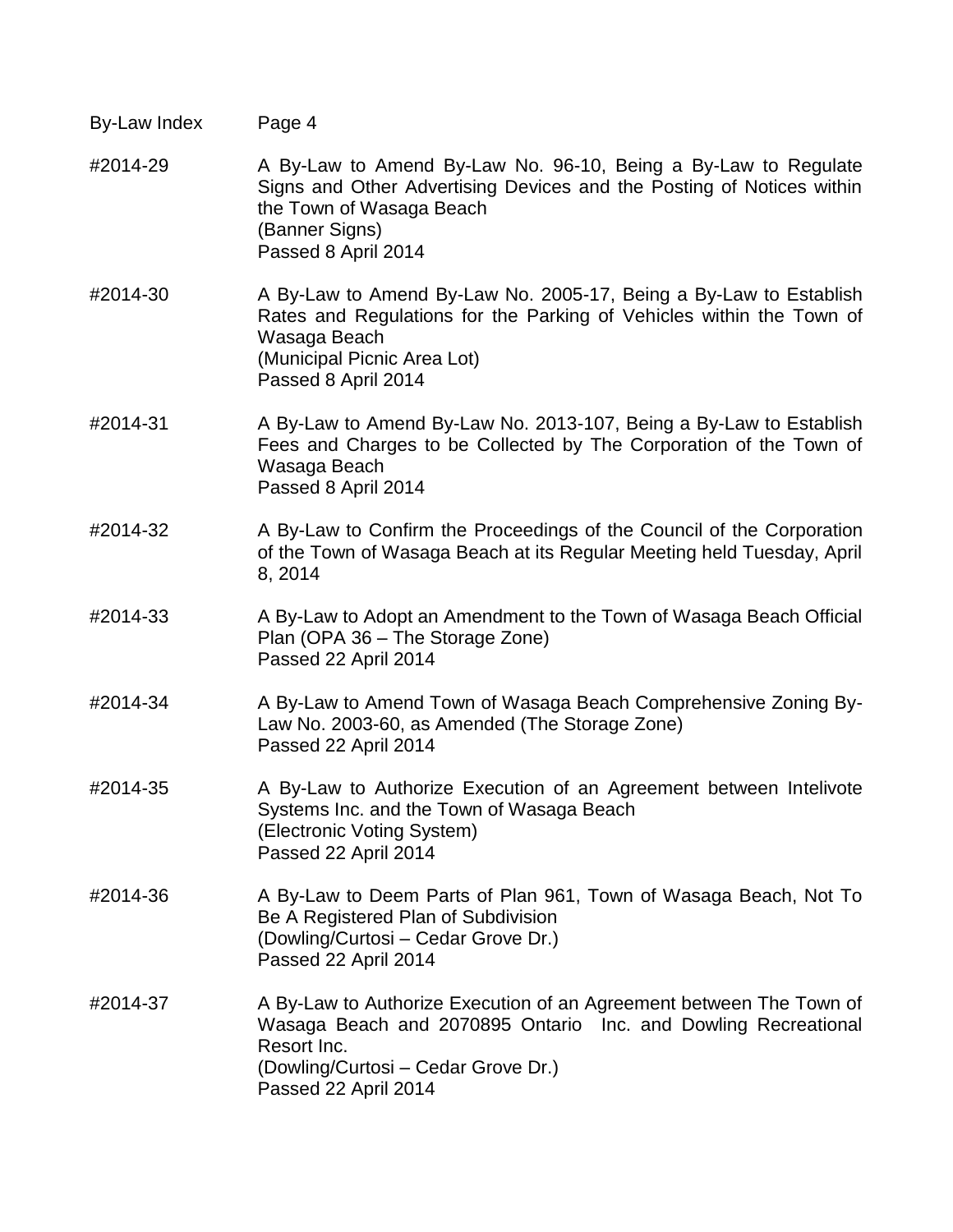| By-Law Index | Page 5                                                                                                                                                                                                                                           |
|--------------|--------------------------------------------------------------------------------------------------------------------------------------------------------------------------------------------------------------------------------------------------|
| #2014-38     | A By-Law to Confirm the Proceedings of The Council of The Corporation<br>of the Town of Wasaga Beach at its Regular Meeting held Tuesday, April<br>22, 2014                                                                                      |
| #2014-39     | A By-Law to Set the Tax Rates and to Levy Taxes for the Year 2014<br>Passed 13 May 2014                                                                                                                                                          |
| #2014-40     | A By-Law to Authorize the Mayor and Clerk to Execute an Agreement<br>between The Corporation of the Town of Wasaga Beach and The<br>Association of Municipalities of Ontario (Federal Gas Tax)<br>Passed 13 May 2014                             |
| #2014-41     | A By-Law to Authorize the Execution of a Tax Arrears Extension<br>Agreement 3097 Mosley St.)<br>Passed 13 May 2014                                                                                                                               |
| #2014-42     | A By-Law to Amend Town of Wasaga Beach Comprehensive Zoning By-<br>Law No. 2003-60, As Amended (Ramblewood Subdivision - Amicorp<br>Inc. Marocco)<br>Passed 13 May 2014                                                                          |
| #2014-43     | A By-Law to Authorize the Mayor and Clerk to Execute Documents<br>Regarding the Transfer of Land (Baywood Homes – New England<br>Village – River Road West)<br>Passed 13 May 2014                                                                |
| #2014-44     | A By-Law to Authorize Execution of a Memorandum of Understanding<br>between the Town of Wasaga Beach and the Township of Clearview<br>Regarding the Management of Sewage Discharge in the Stayner<br>Sewage Catchment Area<br>Passed 13 May 2014 |
| #2014-45     | A By-Law to Authorize Execution of an Amending Agreement Between<br>the Town of Wasaga Beach and the Township of Clearview<br>(Amendment to Payment Schedule)<br>Passed 13 May 2014                                                              |
| #2014-46     | A By-Law to Authorize the Mayor and Clerk to Execute Documents<br>Regarding the Transfer of Land (Stonebridge – Hydro Electrical Station)<br>Passed 13 May 2014                                                                                  |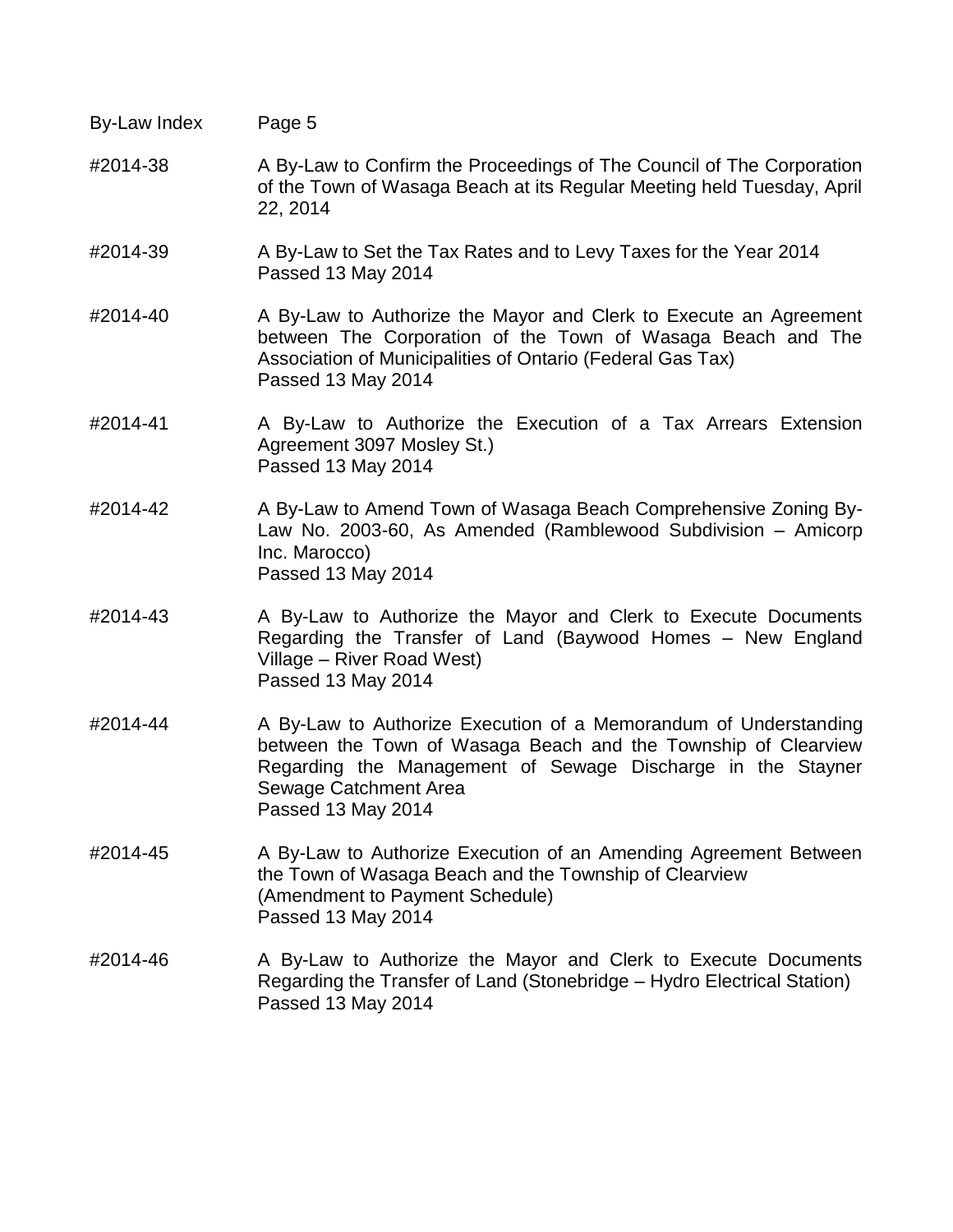#2014-47 A By-Law to Regulate the External Uses of Water within the Town of Wasaga Beach and to Repeal By-Law No. 2002-25 (The Lawn Watering By-Law) Passed 13 May 2014 #2014-48 A By-Law to Amend By-Law No. 2007-64, Being a By-Law to Regulate Open Fires (Fire Chief's Exemption) Passed 13 May 2014 #2014-49 A By-Law to Confirm the Proceedings of the Council of the Corporation of the Town of Wasaga Beach at its Regular Meeting held Tuesday, May 13, 2014 #2014-50 A By-Law to Authorize Execution of a Collective Agreement Between CUPE Local 3115 and the Town of Wasaga Beach Passed 27 may 2014 #2014-51 A By-Law to Authorize Execution of an Agreement between Outreach Marketing Group and the Town of Wasaga Beach (What's Up Hut) Passed 27 may 2014 #2014-52 A By-Law to Authorize Execution of an Agreement Between SDI Marketing – PepsiTM and the Town of Wasaga Beach Passed 27 May 2014 #2014-53 A By-Law to Authorize the Mayor and Clerk to Execute an Agreement between the Corporation of the Town of Wasaga Beach and the Association of the Municipalities of Ontario (Federal Gas Tax Fund) Passed 27 May 2014 #2014-54 A By-Law to Confirm the Proceedings of the Council of the Corporation of the Town of Wasaga Beach at its Regular Meeting held Tuesday, May 27, 2014 #2014-55 A By-Law to Appoint Municipal Law Enforcement Officers for the Town of Wasaga Beach (Kristen Burns) Passed 10 June 2014 #2014-56 A By-Law to Regulate Traffic on Highways within the Town of Wasaga Beach (Beach Area 1) Passed 10 June 2014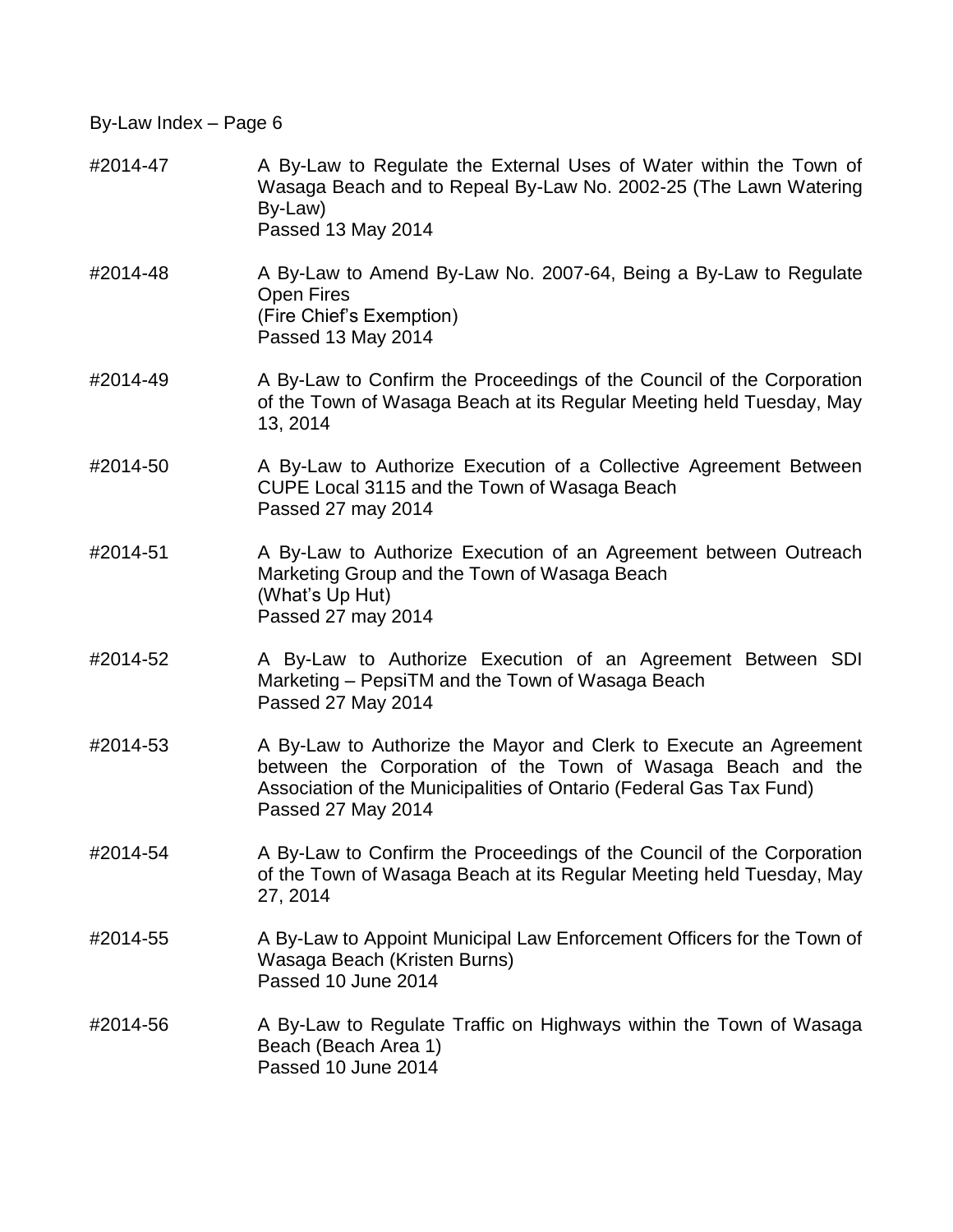- #2014-57 A By-Law Prescribe and Authorize the Rates of Speed within the Town of Wasaga Beach (Beach Area 1) Passed 10 June 2014
- #2014-58 A By-Law to Deem Parts of Registered Plan 1033 Town of Wasaga Beach, Not To Be A Registered Plan of Subdivision (Lots 56 & 57, Plan 1033, 29<sup>th</sup> St. N.) Passed 10 June 2014
- #2014-59 A By-Law to Confirm the Proceedings of the Council of the Corporation of the Town of Wasaga Beach at its Regular Meeting held Tuesday, 10 June 2014
- #2014-60 A By-Law to Authorize the Mayor and Clerk to Execute agreements and Documents Regarding The Purchase of Land (28 Main St.) Passed 24 June 2014
- #2014-61 A By-Law to Authorize Execution of a Fire Services Dispatch Agreement with the City of Barrie and The Town of Wasaga Beach Passed 24 June 2014
- #2014-62 A By-Law to Exempt Certain Lands from Part Lot Control Pursuant to Section 50(7) of the *Planning Act*, in respect to Lands Described as part of park Lot E, Registered Plan713, in the Town of Wasaga Beach, County of Simcoe (Green Hill Homes) Passed 24 June 2014
- #2014-63 A By-Law to Amend By-Law #2007-38, Being a By-Law to License, Regulate and Govern Businesses Carried on Within the Municipality (Motorized/Non-motorized refreshment vehicles) Passed 24 June 2014
- #2014-64 A By-Law to Amend By-Law No. 2005-17, Being a By-Law to Establish Rates and Regulations for the Parking of Vehicles within the Town of Wasaga Beach (Buses or oversized vehicles in Parking Lots) Passed 24 June 2014
- #2014-65 A By-Law to Provide Municipal Orders and Remedial Actions Passed 24 June 2014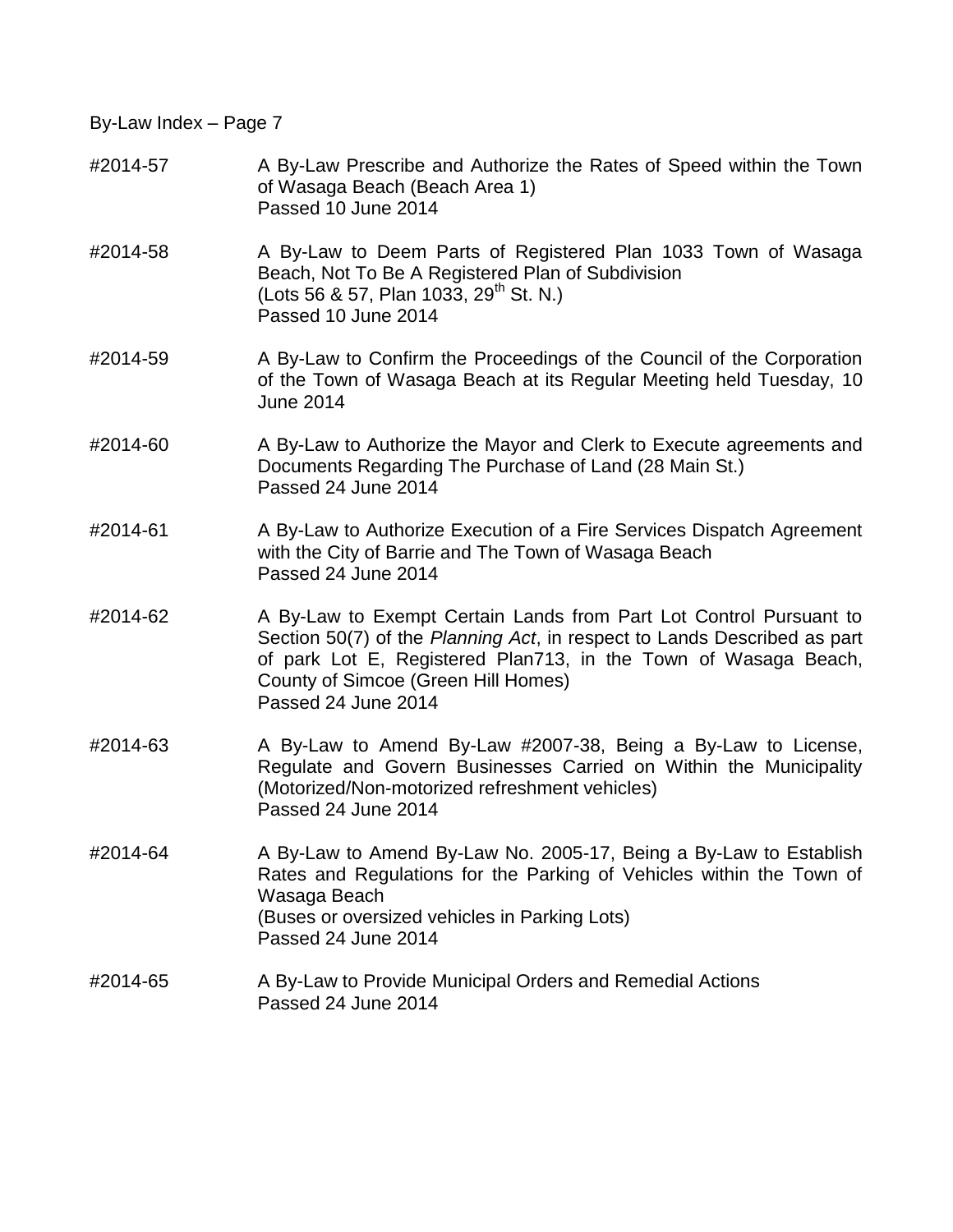- #2014-66 A By-Law to Confirm the Proceedings of The Council of the Corporation of the Town of Wasaga Beach at Its Regular Meeting held Tuesday, June 24, 2014
- #2014-67 A By-Law to Amend By-Law No. 2013-107, Being a By-Law to Establish Fees and charges to be Collected by the Corporation of the Town of Wasaga Beach (Cemetery & MLEO) Passed 22 July 2014
- #2014-68 A By-Law to Amend By-Law No. 81-04, as Amended, Being a By-Law to Designate Through Streets (Stop signs – RRE at Deerbrook Dr.; RRE at Eastdale Dr.; RRE at Albert St; Mosley St. at 18<sup>th</sup> & Old Mosley; Mosley at 18<sup>th</sup> & Dunkerron; Melrose Ave. & Springdale Ave.) Passed 22 July 2014
- #2014-69 A By-Law to Authorize Certain Capital Works of the Corporation of the Town of Wasaga Beach (The "Municipality"); to Authorize the Submission of an Application to the Ontario Infrastructure and Lands Corporation ("OILC") for Financing Such Capital Works; to Authorize Temporary Borrowing from OILC to Meet Expenditures in Connection with Such Works; and to Authorize Long Term Borrowing from OILC for Such Works through the Issue of Debentures (purchase of new Fire Truck) Passed 22 July 2014
- #2014-70 A By-Law to Authorize the Execution of an Encroachment Agreement with James Swanson (31 Bayview Ave) Passed 22 July 2014
- #2014-71 A By-Law to Amend Town of Wasaga Beach Comprehensive Zoning By-Law No. 2003-60, As Amended (Swanson – 31 Bayview Ave.) Passed 22 July 2014
- #2014-72 A By-Law to Deem Parts of Registered Plan 841 and 721 Town of Wasaga Beach, Not To Be A Registered Plan of Subdivision (972 RRE) Passed 22 July 2014
- #2014-73 A By-Law to Adopt an Amendment to the Town of Wasaga Beach Official Plan (OPA 37 – Wasaga Paintball)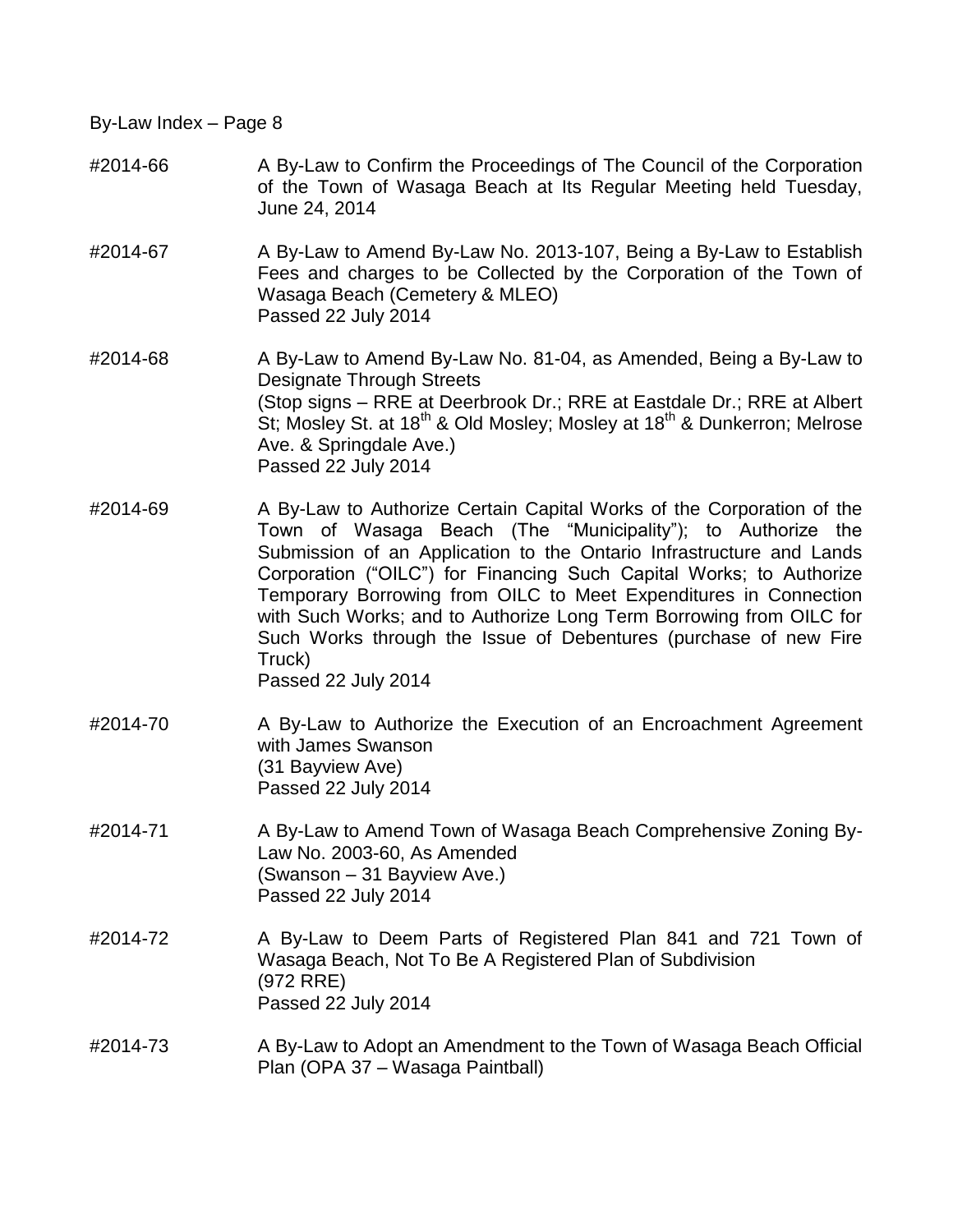| #2014-74 | A By-Law to Amend Town of Wasaga Beach Comprehensive Zoning By-<br>Law No. 2003-60, As Amended<br>(Wasaga Paintball)<br>Passed 22 July 2014                                                                                 |
|----------|-----------------------------------------------------------------------------------------------------------------------------------------------------------------------------------------------------------------------------|
| #2014-75 | A By-Law to Confirm the Proceedings of The Council of the Corporation<br>of the Town of Wasaga Beach at Its Regular Meeting held Tuesday, July<br>22, 2014                                                                  |
| #2014-76 | A By-Law to Authorize the Mayor and Clerk to Execute a Memorandum<br>of Understanding Agreement between the Corporation of the Town of<br>Wasaga Beach and Dr. Chris Martin for a Medical Practice<br>Passed 26 August 2014 |
| #2014-77 | A By-Law to Authorize Execution of an Agreement with 2412089 Ontario<br>Inc. and the Town of Wasaga Beach<br>(Kowabunga Stand Up Paddle and Kayak - Beach Dr. & Third St.)<br>Passed 26 August 2014                         |
| #2014-78 | A By-Law to Authorize a Temporary Use<br>(Hamount Investments Ltd. - Block 4, 51M-923)<br>Passed 26 August 2014                                                                                                             |
| #2014-79 | A By-Law to Regulate the Speed of Traffic in School Zones within the<br>Town of Wasaga Beach<br>(Worsley, St. Noel Chabanel and Birchview Dunes)<br>Passed 26 August 2014                                                   |
| #2014-80 | A By-Law of the Corporation of the Town of Wasaga Beach to Authorize<br>the Borrowing Upon Serial Debentures in the Principal Amount of<br>\$600,000 Towards the cost of the Fire Truck Purchase<br>Passed 26 August 2014   |
| #2014-81 | A By-Law to Authorize the Execution of an Encroachment Agreement<br>with J&S Schapp Holdings Ltd.<br>(DQ Grill & Chill Restaurant)<br>Passed 26 August 2014 *Repealed by #2014-101*                                         |
| #2014-82 | A By-Law to Authorize the Execution of an Encroachment agreement<br>with David and Linda Bellisario<br>Passed 26 August 2014                                                                                                |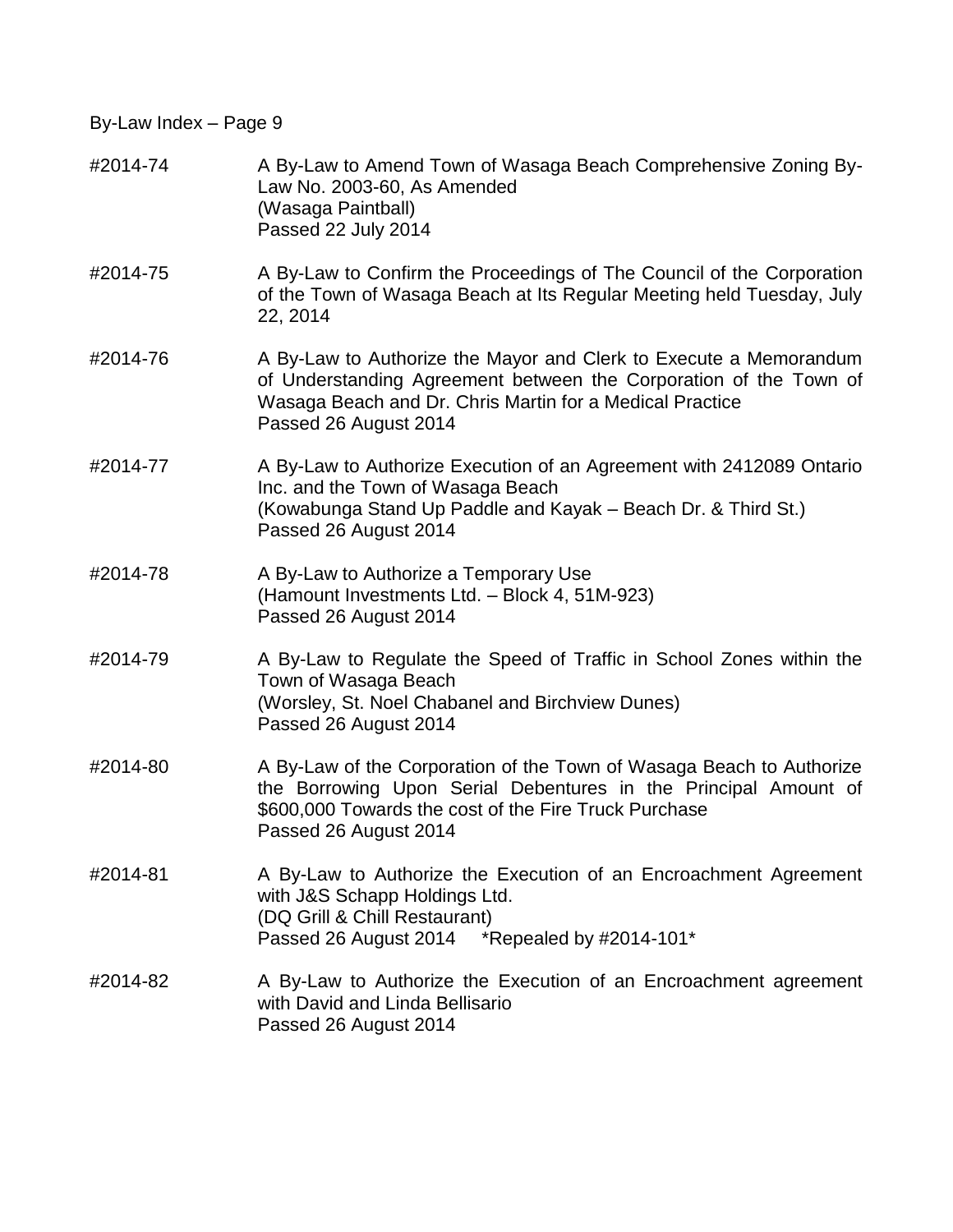## #2014-83 A By-Law to Confirm the Proceedings of the Council of the Corporation of the Town of Wasaga Beach at its Regular Meeting held Tuesday, August 26, 2014

- #2014-84 A By-Law to Adopt Terms of Reference for the Municipal Elections Compliance Audit Committee & Appointment of Members (Kerry Vasey, Linda Benson, Greg Ashby) Passed 9 September 2014
- #2014-85 A By-Law to Confirm the Proceedings of the Council of the Corporation of the Town of Wasaga Beach at its Regular Meeting held Tuesday, September 9, 2014
- #2014-86 A By-Law to Authorize Execution of an Amendment to the Existing Agreement between the Ontario Clean Water Agency and the Town of Wasaga Beach Passed 23 September 2014
- #2014-87 A By-Law to Amend Town of Wasaga Beach Comprehensive Zoning By-Law No. 2003-60, as Amended. (29 Bayview Avenue) Passed 23 September 2014
- #2014-88 A By-Law to Amend Town of Wasaga Beach Comprehensive Zoning By-Law No. 2003-60, As Amended (Shore Lane – Chapman) Passed 23 September 2014
- #2014-89 A By-Law to Confirm the Proceedings of the Council of the Corporation of the Town of Wasaga Beach at its Regular Meeting held Tuesday, September 23, 2014.
- #2014-90 A By-Law to Amend Town of Wasaga Beach Comprehensive Zoning By-Law No. 2003-60, As Amended (Trillium Forest North – Phase 1) Passed 14 October 2014
- #2014-91 A By-Law to Adopt Official Plan Amendment No. 38 to the Official Plan of the Town of Wasaga Beach (Beach Area 1 & 2) Passed 14 October 2014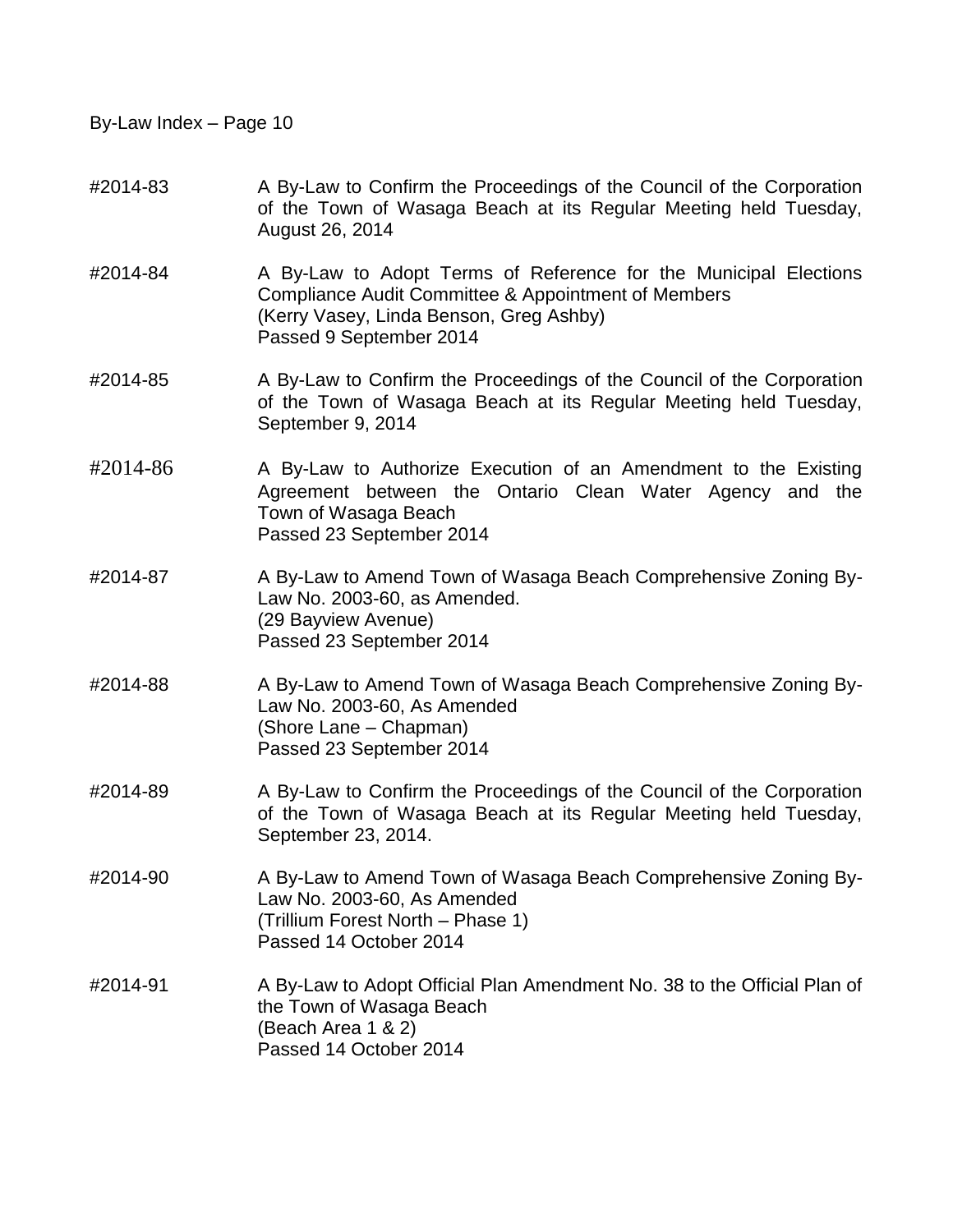| #2014-92  | A By-Law to Amend Town of Wasaga Beach Comprehensive Zoning By-<br>Law No. 2003-60, as Amended<br>(Beach Area 1 & 2)<br>Passed 14 October 2014                                                                                                            |
|-----------|-----------------------------------------------------------------------------------------------------------------------------------------------------------------------------------------------------------------------------------------------------------|
| #2014-93  | A By-Law to Exempt Lots 14-20, Block 21 and Part of Blocks 13 & 23,<br>Registered Plan 51M-923 in the Town of Wasaga Beach, County of<br><b>Simcoe from Part Lot Control</b><br>(Hamount Investments Ltd. Sandy Coast Crescent)<br>Passed 14 October 2014 |
| #2014-94  | A By-Law to Amend By-Law No. 2013-25, Being a By-Law to Establish a<br>Ladder Chart for Non-Union Employees<br>Passed 14 October 2014                                                                                                                     |
| #2014-95  | A By-Law to Confirm the Proceedings of the Council of the Corporation<br>of the Town of Wasaga Beach at its Regular Meeting held Tuesday,<br>October 14, 2014                                                                                             |
| #2014-96  | A By-Law to Assume Stonebridge Boulevard from River Road West to<br><b>Main Street</b><br>(Stonebridge Boulevard)<br>Passed 11 November 2014                                                                                                              |
| #2014-97  | A By-Law to Authorize the Mayor and Clerk to Execute an Agreement<br>between The Corporation of the Town of Wasaga Beach and Caithkin<br><b>Treatment Foster Homes for Use of Youth Centre</b><br>Passed 11 November 2014                                 |
| #2014-98  | A By-Law to Authorize the Mayor and Clerk to Execute an Agreement<br>Between The Barrie Colts Hockey School and The Corporation of the<br>Town of Wasaga Beach<br>Passed 11 November 2014                                                                 |
| #2014-99  | A By-Law to Authorize the Mayor and Clerk to Execute Agreements and<br>Documents Regarding the Purchase of Land<br>(Donato – Part 1 – Lot 50 – Joanne Crescent)<br>Passed 11 November 2014                                                                |
| #2014-100 | A By-Law to Authorize Execution of an Easement and Purchase<br>Agreement Between Olive Inez Martyn and The Town of Wasaga Beach<br>(Trillium Creek Berm)<br>Passed 11 November 2014                                                                       |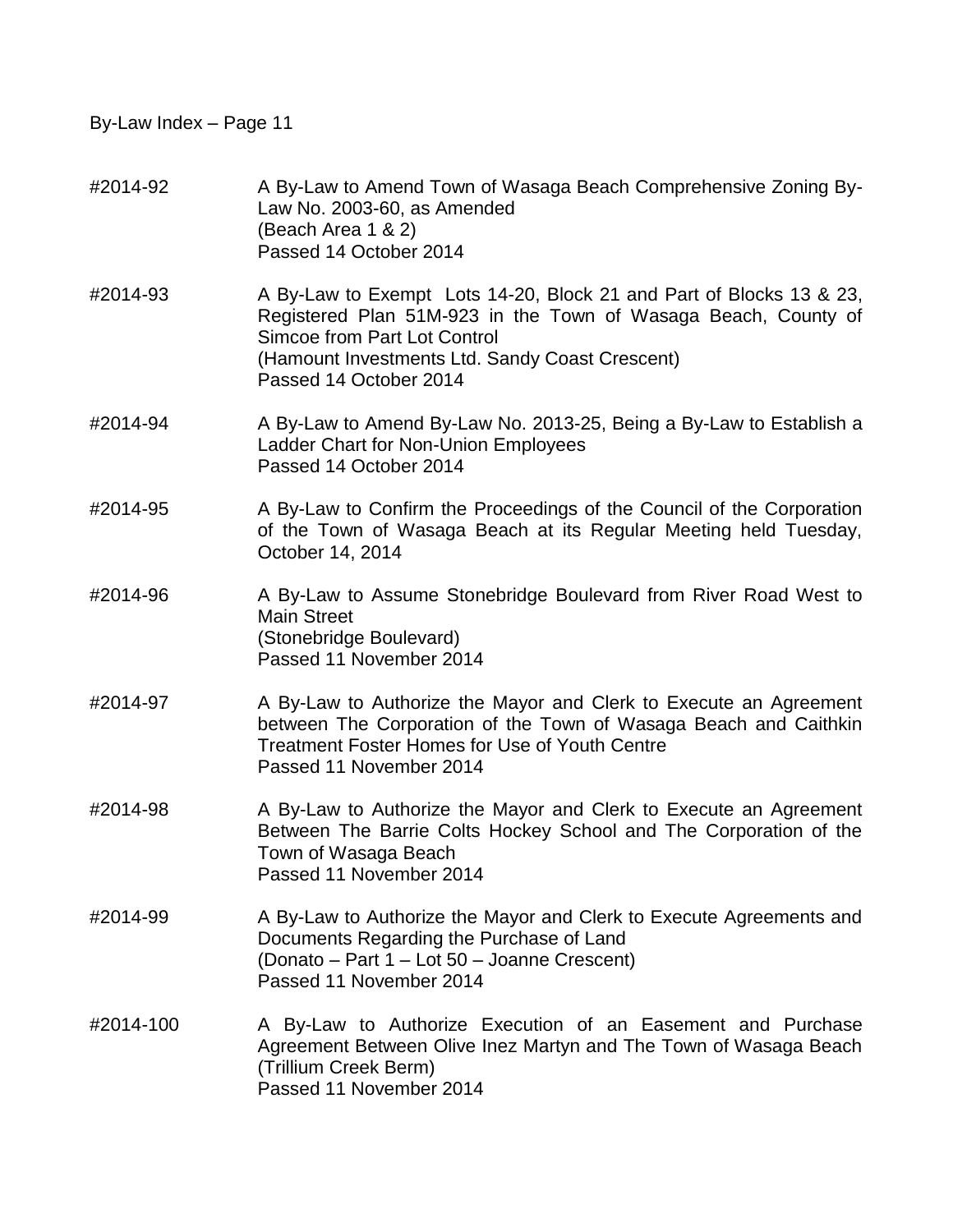| #2014-101 | A By-Law to Authorize the Execution of an Encroachment Agreement<br>with J&S Janzholdings Ltd.<br>(DQ Grill & Chill Restaurant)<br>Passed 11 November 2014                                           |
|-----------|------------------------------------------------------------------------------------------------------------------------------------------------------------------------------------------------------|
| #2014-102 | A By-Law to Authorize Execution of an Agreement Between Francesco<br>Zambito and Councillor Bifolchi Todaro and The Town of Wasaga Beach<br>(Villa Nova)<br>Passed 11 November 2014                  |
| #2014-103 | A By-Law to Deem part of Registered Plan 758, Town of Wasaga Beach<br>Not To Be A Registered Plan of Subdivision<br>(Lot 29 – Knox Rd. E.)<br>Passed 11 November 2014                                |
| #2014-104 | A By-Law to Authorize the Closing, Stopping Up and Conveyance of<br>Surplus Land in Exchange for a Transfer of Lands for Road Widening<br>(Fourth Avenue – Wasaga Marine)<br>Passed 11 November 2014 |
| #2014-105 | A By-Law to Authorize a License Agreement, Part of Fourth Avenue,<br>Reg. Plan 679, Wasaga Beach Being Part 5, Plan 51R-39615<br>(Fourth Avenue – Wasaga Marine)<br>Passed 11 November 2014          |
| #2014-106 | A By-Law to Confirm the Proceedings of The Council of the Corporation<br>of the Town of Wasaga Beach at its Meeting held Tuesday, November<br>11, 2014.                                              |
| #2014-107 | A By-Law to Authorize the Assumption Of, and Closing and Stopping Up<br>of Lands on Plan 525<br>(Beach 2 lands $- 4^{th}$ , $5^{th}$ & $6^{th}$ Sts.)<br>Passed 25 November 2014                     |
| #2014-108 | A By-Law to Authorize the Mayor and Clerk to Execute Agreements and<br>Documents Regarding the Purchase of Land<br>(Barac – Lot 59, Trillium Creek Berm)<br>Passed 25 November 2014                  |
| #2014-109 | A By-Law to Exempt Block 3, Registered Plan 51M-1021 in the Town of<br>Wasaga Beach, County of Simcoe from Part Lot Control<br>(J. Donato Construction - Puccini Drive)<br>Passed 25 November 2014   |